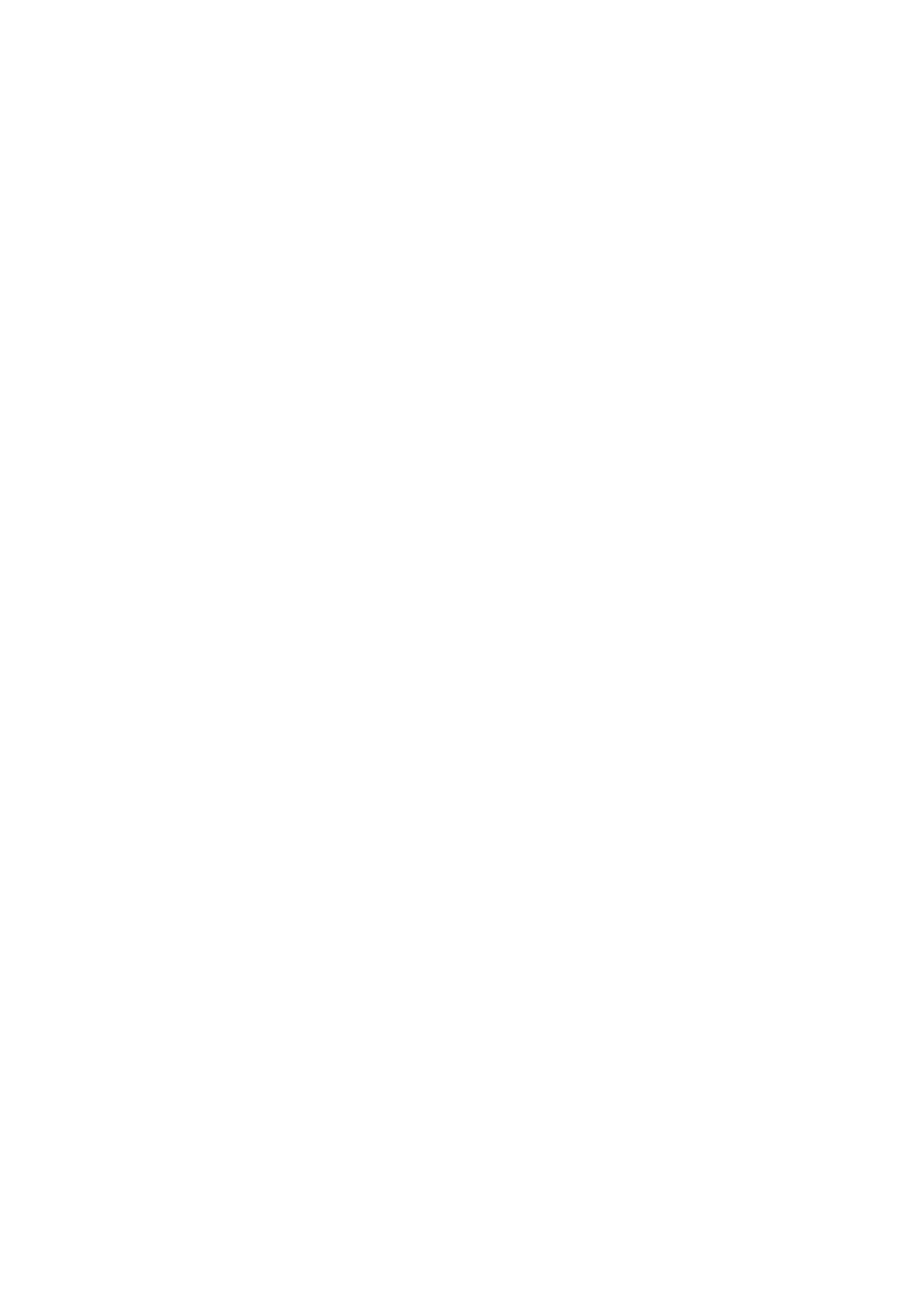|     | <b>References</b>       | Reference<br>list<br><b>Number</b> | <b>Study Context</b> | <b>Data Source</b>                                 | <b>Sample Characteristics</b>                                                                                                                                                                                                                                               | <b>Key Findings</b>                                                                                                                                                                                                                                                                                                                                                                                                                                                                         |
|-----|-------------------------|------------------------------------|----------------------|----------------------------------------------------|-----------------------------------------------------------------------------------------------------------------------------------------------------------------------------------------------------------------------------------------------------------------------------|---------------------------------------------------------------------------------------------------------------------------------------------------------------------------------------------------------------------------------------------------------------------------------------------------------------------------------------------------------------------------------------------------------------------------------------------------------------------------------------------|
| 10. | Dalal, K<br>(2008)      | 31                                 | India                | Multi source                                       | married women between<br>aged 14-49yr<br>719 boys; 681 girls in India<br>4411 Household surveys in<br>two sub-districts in rural<br>Bangladesh<br>14016 women from 2005<br><b>DHS</b> Egypt<br>5878 women from Kenyan<br><b>DHS 2003</b>                                    | -Mothers' exposure and IPV tolerance<br>were determinants of child abuse<br>-Religion, illiteracy, suspected<br>husband's infidelilty, large age<br>difference between partners, dowry are<br>risk factors for IPV<br>-In Bangladesh 41% physical abuse; 5%<br>sustenance abuse<br>-In Kenya 11% emotional, 11% sexual<br>and 25% physical IPV.<br>-The economic burden of violence<br>arising from injury, death, deprivation<br>and others are enormous especially on<br>families.        |
| 11. | Vung N<br>(2008)        | 28                                 | Vietnam              | 5 FGDs<br>Household surveys                        | 883 married/partnered<br>women aged 17-60 years                                                                                                                                                                                                                             | -30.9% lifetime and 8.3% past year IPV<br>-Psychological IPV most prevalent; 33%<br>past year and 54.4% lifetime<br>-Risk factors, low education, polygamy,<br>women witnessing IPV between parents,<br>low household income, low occupational<br>status.<br>-Health consequences were depression,<br>chronic pains and suicidal thoughts.                                                                                                                                                  |
| 12. | Kaye, D<br>(2006)       | 25                                 | Uganda               | Women visiting antenatal<br>and post natal clinics | - 379 women attending<br>antenatal clinic<br>-16 in depth interviews with<br>pregnant adolescents<br>-Case control study of 942<br>women seeking post-abortion<br>care<br>-Prospective cohort of<br>women with low birth weight<br>babies and antepartum<br>hospitalisation | -57% moderate to severe IPV associated<br>with being adolescent, abuse in<br>childhood and first pregnancy.<br>-Risk factors are bride price,<br>modernisation, urban migration, men's<br>unemployment, misconceptions about<br>pregnancy changes, household division<br>of labour, negotiating for sex.<br>-Women seeking induced abortion were<br>18 times likely to be experiencing IPV.<br>-19% of low birth weight and 74%<br>antepartum hospitalisations were<br>attributable to IPV. |
| 13. | Rubertsson, C<br>(2004) | 34                                 | Sweden               | National cohort of 4600<br>Swedish-speaking women  | women in antenatal and<br>postnatal care                                                                                                                                                                                                                                    | - IPV prevalence first post partum year<br>was 2% i.e. 52 women<br>-Only 3 women reported to police.<br>-IPV determinants were age 24 years or<br>younger, country of birth outside<br>Europe, having a partner born outside<br>Europe, being single and being<br>unemployed.                                                                                                                                                                                                               |

#### □7DEOH *1*

### **3.1. Background Information**

# *3.1.1. Definitions and Typologies of IPV*

Various definitions were adopted by authors, some definitions almost exhaustively describe what constitutes IPV and who the potential victims are, examples included definitions by the World Health Organisation, WHO and Center for Disease Control, CDC [24 - 26]. The Center for Disease Control (CDC), defines IPV as any "physical, sexual, or psychological harm by a current or former partner or a spouse. This type of violence can occur among heterosexual or same-sex couples and does not require sexual intimacy. IPV can vary in frequency and severity. It occurs on a continuum, ranging from one hit that may or may not impact the victim to chronic, severe battering" [27]. Various terms were used to

describe IPV *e.g.* domestic violence, men's violence against women and sometimes VAW. Some authors [22, 28] discussed this tendency to use terms interchangeably and made attempts to clarify each term. The United Nations' (UN) definition of VAW was commonly referred [22 - 24, 28].

# *3.1.2. International Documents Cited*

Global health policies and strategies are instrumental in shaping health promotion strategies at national and local level. Some authors [22, 28 - 30] approached IPV from human and women's rights perspectives. More commonly cited were UN's convention on the elimination of all discrimination and violence against women (CEDAW) and UN's 1993 Declaration on the Elimination of Violence against Women.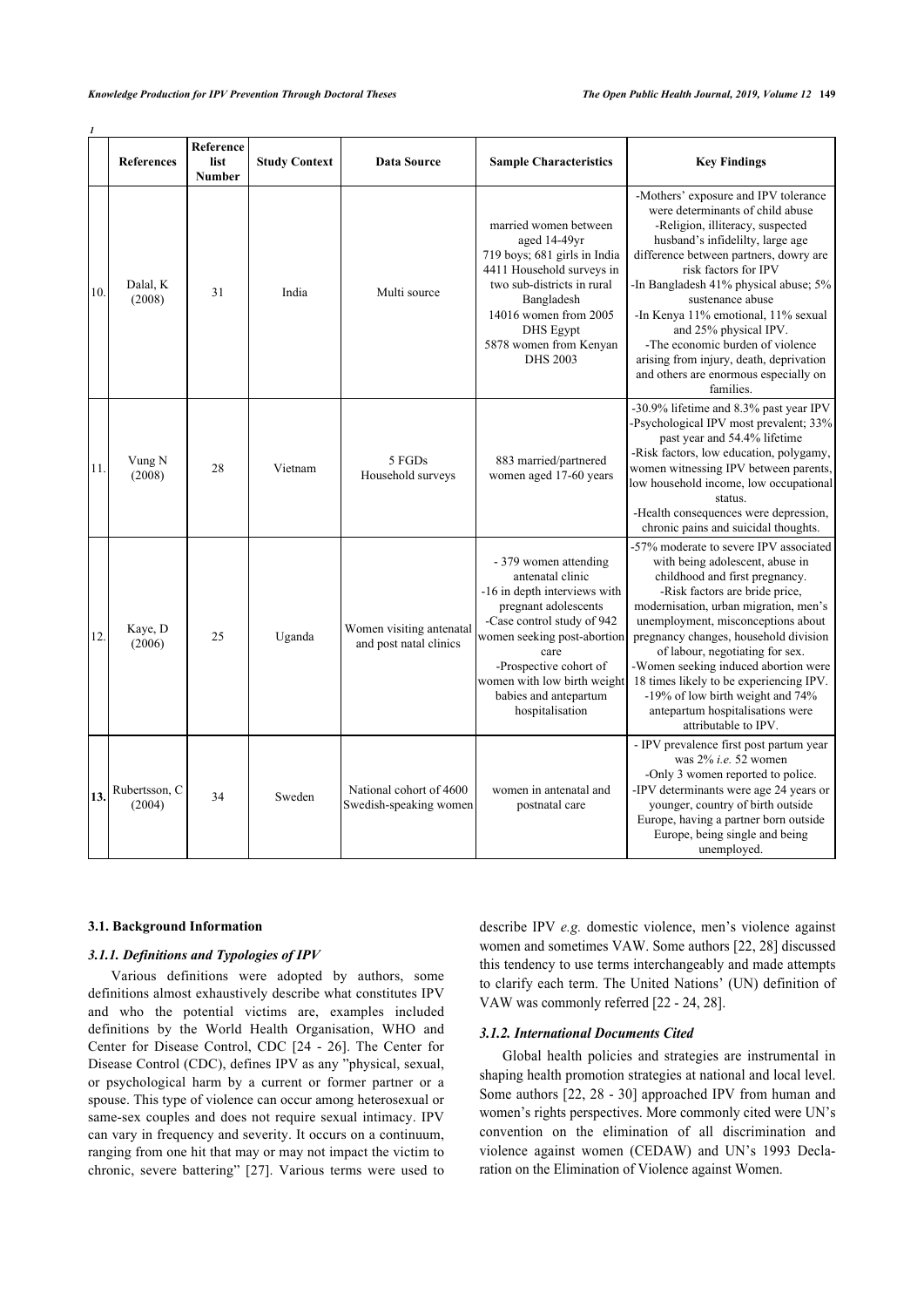| <b>Variables</b>        |                                          |                                |                                               |                 |             |                                         |                                   |                         |                           |                                         |                |  |
|-------------------------|------------------------------------------|--------------------------------|-----------------------------------------------|-----------------|-------------|-----------------------------------------|-----------------------------------|-------------------------|---------------------------|-----------------------------------------|----------------|--|
| <b>Author</b>           | Prevalence<br>and<br><b>Determinants</b> | <b>Associated Consequences</b> |                                               |                 |             | Disclosure/<br> Attitudes  Help-seeking | Health<br>Care<br><b>Response</b> | Women's<br>Perpetration | Economic<br><b>Burden</b> | IPV in<br>Pregnancy<br>or First<br>Post |                |  |
|                         |                                          |                                | Mental Reproduc-<br><b>Health</b> tive Health | Homicide Others |             |                                         |                                   |                         |                           |                                         | Partum<br>Year |  |
| Caman, S<br>(2017)      |                                          |                                |                                               | $\mathbf X$     |             |                                         |                                   |                         |                           |                                         |                |  |
| Dufort, M<br>(2015)     |                                          |                                |                                               |                 |             |                                         | $\mathbf X$                       | $\mathbf x$             |                           |                                         |                |  |
| Sundborg, E<br>(2015)   |                                          |                                |                                               |                 |             |                                         |                                   | X                       |                           |                                         |                |  |
| Zacarias, A<br>(2012)   | $\mathbf X$                              | $\mathbf X$                    |                                               |                 |             |                                         |                                   |                         | $\mathbf X$               |                                         |                |  |
| Okenwa, L<br>(2011)     | $\mathbf X$                              |                                | $\mathbf X$                                   |                 |             | $\mathbf{X}$                            | $\mathbf X$                       |                         |                           |                                         |                |  |
| Uthman, O<br>(2011)     |                                          |                                |                                               |                 |             | X                                       | X                                 |                         |                           |                                         |                |  |
| Ali, T (2011)           | $\mathbf X$                              | $\mathbf X$                    |                                               |                 |             | $\mathbf X$                             | $\mathbf X$                       |                         |                           |                                         |                |  |
| John, I (2010)          |                                          |                                |                                               |                 |             |                                         |                                   | $\mathbf X$             |                           |                                         |                |  |
| Hamzeh, B<br>(2009)     | $\mathbf X$                              |                                |                                               |                 |             |                                         |                                   | $\mathbf X$             |                           |                                         |                |  |
| Dalal, K<br>(2008)      | $\mathbf X$                              |                                |                                               |                 |             |                                         |                                   |                         |                           | $\mathbf x$                             |                |  |
| Vung N (2008)           | $\mathbf X$                              | $\mathbf X$                    |                                               |                 | $\mathbf X$ |                                         |                                   |                         |                           |                                         |                |  |
| Kaye, D<br>(2006)       | $\mathbf X$                              |                                | $\mathbf X$                                   |                 |             |                                         |                                   |                         |                           |                                         | $\mathbf X$    |  |
| Rubertsson, C<br>(2004) | X                                        | X                              | $\mathbf X$                                   |                 |             |                                         | $\mathbf X$                       |                         |                           |                                         | $\mathbf X$    |  |

### **Table 2. Showing list of outcome variables in the studies.**

# *3.1.3. Theses Methodologies*

# *3.1.3.1. Design, Study Context, Setting and Participants*

A total of five theses [22, 23, 25, 28, 29] used mixed methods incorporating qualitative (*i.e.* deep interviews and focus group discussions, FGD) and quantitative approaches. About six theses [24, 26, 30 - 34] were quantitative of mainly cross-sectional design; Kaye (2006) combined cross-sectional, case control, and prospective cohort [25]. Quantitative data source was either through a larger research project [34], active data collection [22, 23, 25, 26, 28 - 30, 33], registers [32, 35] or a combination of active data collection and registers/database (24, 28, 31, 33). Three Swedish registers were used *i.e.* National Public Health Survey conducted between 2004 and 2009 [33], national homicide dataset and the Forensic Homicide Database [32]. Demographic and Health Surveys (DHS) is an international database for monitoring demographic and health situations in developing countries, DHS was used by three authors [24, 31, 35]. The populations included in the theses are presented in Table **1**. Some studies were conducted in clinical settings [22, 24 - 26, 30], others were household surveys or a combination of both (Table **1**). Many of the theses based on DHS data focused on women of reproductive age (*i.e.* 15-49 years) while others chose a wider age range *i.e.* 16 – 84 years [33].

### *3.1.3.2. Instruments Used in the Quantitative Studies*

Operationalisation of IPV was majorly based on the Conflict Tactic Scales (CTS and CTS2) [36, 37] which are well established self-report measure of IPV [36, 38]. Some theses authors adapted and used the WHO questionnaires for some or all aspects of their studies [24, 28, 29]. CTS was used to measure chronicity and severity of IPV [25, 26]. Other IPV related instruments used were Controlling Behaviors Scale-Revised (CBS-R) [26, 39, 40]; attitudes towards IPV [24, 28, 35]; Decision Making In Abuse Relationships Interview, DIARI [33]; Domestic Violence Healthcare Provider Survey scales and Violence against Women Health Care Provider Survey [22, 30].

## **3.2. Theses Findings**

### *3.2.1. Prevalence and Determinants of IPV*

Lifetime prevalence ranged from 30.9% to 57.6% (29, 30), past year prevalence was between 8.3% in Vietnam to 56.3% in Pakistan [24, 25, 28, 29, 31]. Psychological IPV appeared to be the most common of IPV. In one study, 69% of the women reported having perpetrated IPV in the past year [26]. Women's use of controlling behaviors over partners predisposed them to psychological and sexual IPV [26], while partners' use of controlling behaviors was positively associated with physical IPV and injury but negatively associated with psychological IPV [26].

*Determinants of IPV* include woman's or partner's low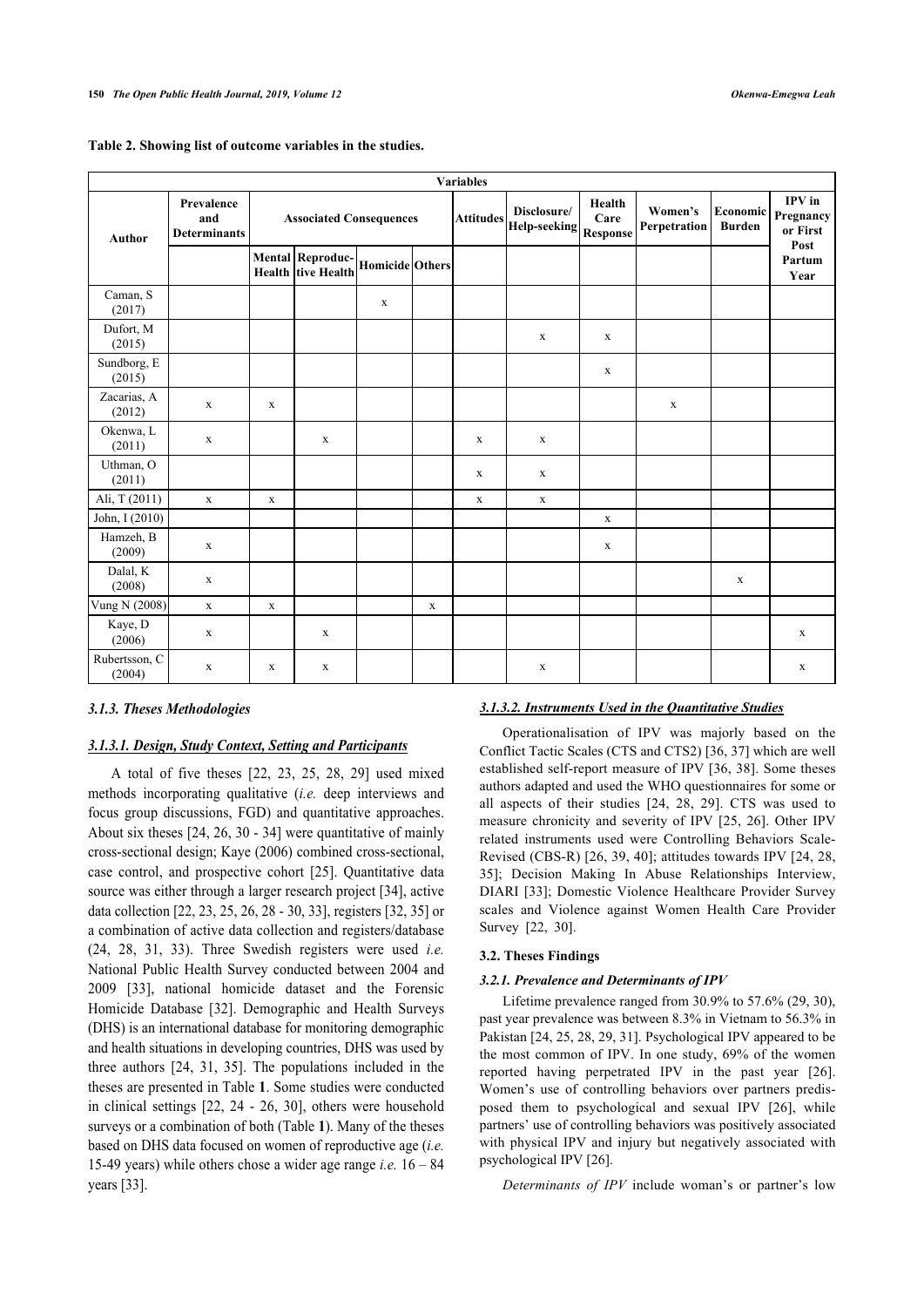education, illiteracy [28, 29, 31]; large family size [29]; being foreign-born, lack of social support, psychological distress, hazardous drinking and financial problems [33], having children [24, 26], controlling behaviors, being a perpetrator and history of abuse in childhood [26], low education, polygamy, having witnessed IPV between parents, low household income, low occupational status [28, 31] *etc*. Others include religion, suspected husband's infidelity, dowry issues, alcohol problems [31], large age difference between partners, polygamy [31], lack of access to information, women's lack of autonomy in decision making, [24, 31], and being in the age group 15-24yrs [24].

Whereas financial problems such as difficulty managing monthly expenditure and contribution to household expenses were risk factors in studies in Nigeria and Sweden, financial strain was a protective factor for IPV in Mozambique [24, 26, 33]. In Kenya, high educational level was a protective factor for IPV, however high educational level combined with being employed and high occupational status were risk factors for IPV. Risk factors for IPV in pregnancy were adolescent pregnancy, abuse in childhood and first pregnancy. The study from Iran [23] showed gender differences regarding what men and women considered causes and triggers of IPV. While 90% of women ranked the three top causes of IPV as partner's addiction, mental disorder, husband's unemployment, 70-75% men ranked it as not obeying husband, unpleasant comment in the presence of other people and wearing unsuitable clothes.

#### **3.3. Associated Consequences of IPV**

IPV was significantly associated with adverse reproductive health outcomes such as miscarriages, stillbirths, having many children and increased used of modern forms of contraception [24], induced abortions [24, 25], depressive mood during pregnancy [34], antepartum hospitalisations [25], suicide, suicidal thoughts and homicide [28, 29, 33]. One study showed that female perpetrated intimate partner homicides are few and have remained relatively unchanged during the period studied [32]. Female perpetrators of intimate partner homicide are likely to have a history of substance abuse or prior victimization by the male victim [32]. Mental health outcomes include depression and worthlessness even in cases where women were perpetrators [26, 28, 29]. Other outcomes associated with IPV were chronic pains [28] and economic burden especially on families due to injury, death, deprivation *etc*. [31].

### **3.4. Attitudes, Disclosure and Help-Seeking**

#### *3.4.1. Attitudes*

More women than men justified IPV [24, 35]; the determinants of justifying IPV include living in disadvantaged communities, husbands having higher education, polygamy, lack of autonomy in decision making and being young [24, 35]. Living in urban areas, certain ethnicity and a rich wealth index were factors associated with the non-justification of IPV [24]. The likelihood of justifying abuse was lower among women with frequent access to newspapers compared to access to radio and television [24]. Protection of family honour was central to why women tolerated IPV, however, having an educated extended family and being younger reduced tolerant attitudes [29]. This finding is in contrast to one of the studies from Nigeria where tolerant attitudes to IPV were more among younger woman [24]. In Vietnam, witnessing IPV during childhood was associated with justifying IPV [28]

## *3.4.2. Disclosure and Help-seeking*

Five studies [24, 29, 33 - 35] examined disclosure and help-seeking. About 54% of women were not willing to disclose abuse, only 1% of those willing to disclose will report to the police while the majority preferred to disclose to friends, relatives or religious leaders [24]. Ali (2011), approached disclosure as a coping strategy and found that only 177 of the 646 women subjected to IPV actually disclosed abuse [29]. A majority disclosed to their parents, friends and in-laws, however, only 1.5% sought formal help *e.g*. from healthcare services, judiciary or religious leaders [29]. Whereas one thesis [35] found that tolerant attitudes to IPV were significantly associated with disclosing IPV, another study [24] found that women with tolerant attitudes did not differ from those with non-tolerant attitudes in their willingness to disclose.

In one study from Sweden, only about 5% of women exposed to IPV after childbirth reported to the police [34]. Compared to non-help seeking women, women who seek help for IPV were likely to be younger, less educated and still in a relationship and have children together with the perpetrator; they also had more psychological and psychosocial impairments [33].

### **3.5. Health Sector Response**

Two theses [22, 30], examined IPV screening practices among health care providers (HCPs) and found that victim blaming [30] and preconceived notions about victims were common [22]. HCPs (comprising doctors, midwives, nurses and social workers) scored low on readiness to screen [30]. Social workers had higher self-efficacy and a network to screen and refer victims of IPV. Other factors associated with increased likelihood of screening for IPV were being male, victim blaming and increased self-efficacy. Screening for IPV was associated with women's satisfaction with nursing care. Sundborg's thesis [22] investigated Swedish nurses knowledge and readiness to inquire about IPV. Nurses lacked knowledge and skills for IPV screening, nurses who inquired about IPV had most likely acquired knowledge on their own. Furthermore, nurses commonly referred abused women to doctors.

#### **3.6. Interventions**

One thesis from Iran [23] found that a majority of the participants believed that education based prevention is a good approach. Suggestions of important components of such education include improving knowledge of women's rights according to Islamic laws, knowledge about women's rights, sexual education, consequences of VAW and coping strategies with legal action as the last alternative. Participants' suggestions for intervention revealed gender differences. Another thesis [22] developed an education-based intervention to equip nursing staff with the necessary knowledge and readiness for identifying victims of violence and offer them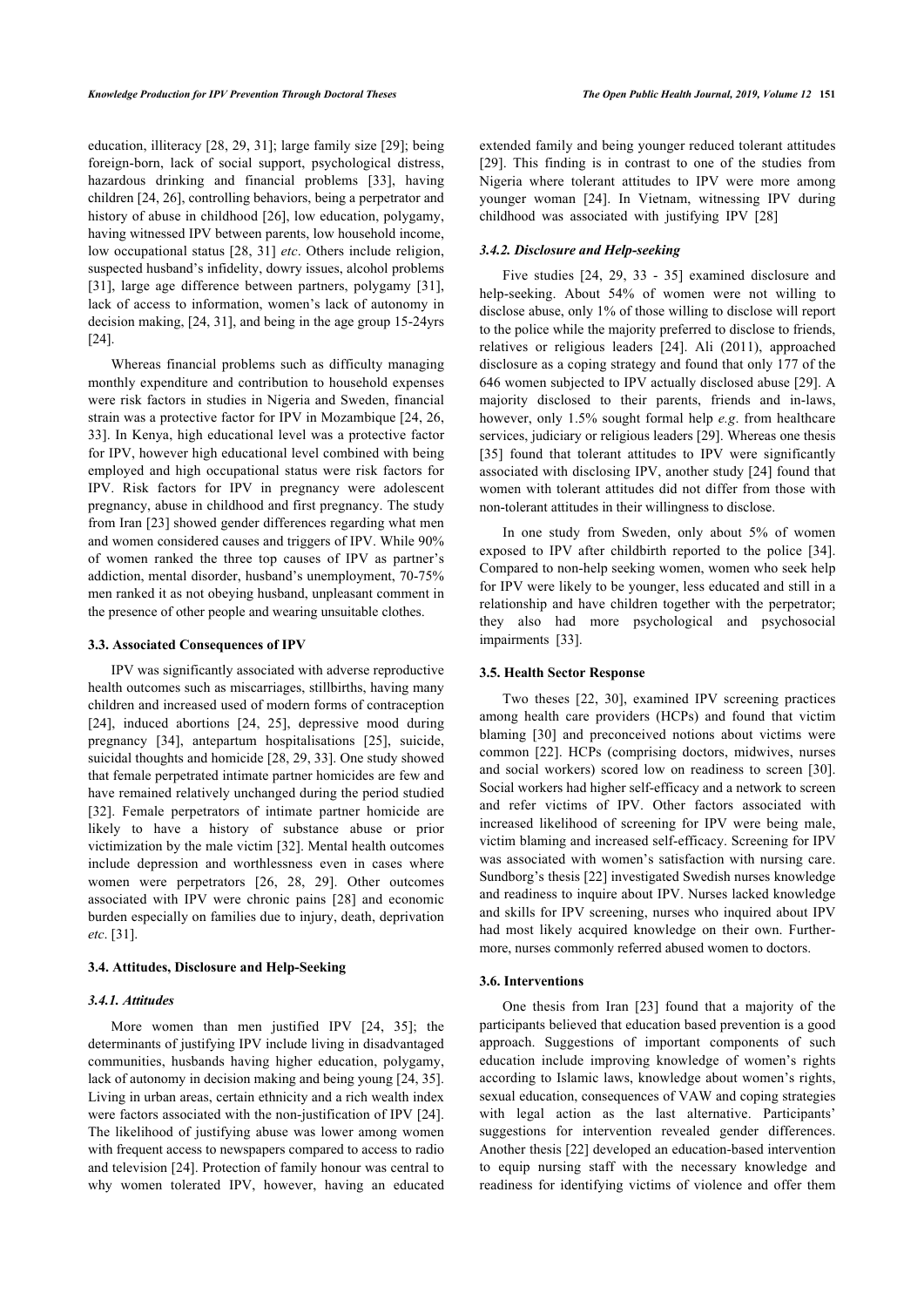adequate care. Post-test after one year showed significant improvements in knowledge and readiness to screen among participants. Part of this thesis was developing and testing a Swedish version of the Violence Against Women Health Care Provider Survey.

# **4. DISCUSSION**

Using doctoral research theses produced at a Swedish university, this study sought to review the contribution of doctoral studies to knowledge production for IPV and IPV prevention. Another goal of this review was to identify areas of unmet need for IPV intervention studies. Only two of the theses had elements of intervention [22, 23] further confirming the current concern about the dearth of IPV intervention studies [13, 15]. The only thesis which conducted an actual intervention did so within the healthcare setting and is from Sweden, a high-income country [22]. According to the WHO (2010), the need to refine and adapt the few available evidencebased interventions emanating from high-income countries for use in low-resource settings is a challenge [13]. The existence of very little intervention studies especially from low-resource settings is an area of unmet need for IPV prevention.

The wide range of countries covered and the diverse nationally representative data materials in this review provide a range of important findings for future practice. Despite the potential problem of underreporting, the prevalence estimates, determinants and associated consequences of IPV found in these theses provide relevant information for planning interventions in different population groups. Moreover, the observation of the inverted U phenomenon (*i.e.* varying directions of association observed in different contexts for certain demographic and socioeconomic factors), provides a much-needed input for designing appropriate context-specific interventions. Using the widely accepted ecological model as a point of departure [12, 13], it appears that factors at the proximal end of the model (*i.e.* individual and relationship levels) are more well-researched than factors at the distal end (community and societal levels). This tendency probably explains why many of the evidence-based interventions and those for which evidence is emerging, are majorly based on addressing factors at the individual and relationship levels [13]. While these are crucial aspects for prevention, the need for a holistic approach which takes community and societal level factors into consideration can not be overemphasised.

A relevant example for the foregoing is the finding that tolerant attitudes to and justification of IPV are common in many patriarchal, low-income contexts as well as in disadvantaged communities [24, 29, 35]. IPV and justification of IPV are rooted in social norms which reinforce gender inequality and perpetuate IPV [6, 7, 10]. Despite evidence that tolerant attitudes are known predictors of IPV victimization and perpetration, many interventions have only targeted women through economic empowerment and equipping them with skills related to gender equality [41]. Interventions to address harmful norms and values must target the wider society in order to alter beliefs and practices which perpetuate IPV. Furthermore, the finding that women who frequently watched television were more likely to have tolerant attitudes to IPV

compared to those who read newspapers frequently [24, 42], may have implications for the use of access to information as a measure of women's empowerment in research. Indeed, concerns regarding contents that seem to promote gender inequality in African movies and television programmes have previously been raised [42, 43]. Access to tv and radio as parameters for women's empowerment may have to be specified in terms of what content has been accessed.

While primary prevention is important for preventing the occurrence of IPV, secondary and tertiary prevention helps to identify and manage cases, disclosure is therefore important. The finding that women are more willing to disclose IPV (or the fear of it) to informal resources such as family, friends or religious leaders, than to formal sources, *e.g.* police, healthcare is an important one. Informal resources provide social support and collaborate effectively with formal resources (*e.g.* counselors, doctors, law enforcement *etc*.) in providing safety and help to victims. Future research may aim at providing evidence for best practices regarding how to effectively engage informal resources. Women's willingness to disclose is the bedrock of screening practices commonly found in healthcare settings. The health care sector has long been identified as an important arena for addressing IPV. While existing guidelines and standard routines in the sector may serve as good frameworks for responding to IPV, findings from this review further confirm that they do not provide the fundamental knowledge and competence for identifying IPV and responding accordingly [22, 44]. More studies on capacity building strategies for the general public health workforce (including healthcare) will help generate evidence for IPV prevention [45].

#### **4.1. Strengths and Weakness**

The national representative data used in most of the theses, the methodological rigor of databases used (*e.g.* DHS) and the various methodologies employed in the studies *etc.,* all contribute to the strength of this review. Some weaknesses are however worthy of note. Firstly is that this review is based on doctoral theses from one university in Sweden and does not cover other contexts. Secondly, some of the theses are based on populations recruited within clinical settings. Although clinical populations provide quick access to participants, it is often criticised due to the risk of overrepresentation of IPV victims.

### **CONCLUSION**

IPV research and advocacy have come a long way, however, the dearth of IPV intervention studies is an area of unmet need. Also, unlike factors at community and societal level, many of the determinants of IPV at individual and relationship level are well research and have provided vital information for interventions. The need to address community and societal levels factors that perpetuate IPV, *e.g.* attitudes towards IPV, can however not be overemphasised. Addressing community and societal level factors is important in order to have a holistic approach to IPV prevention. More studies on capacity building for the public health workforce (including the healthcare sector) will contribute to generating much-needed evidence for effective response to IPV. Doctoral theses research provide vast opportunities for knowledge production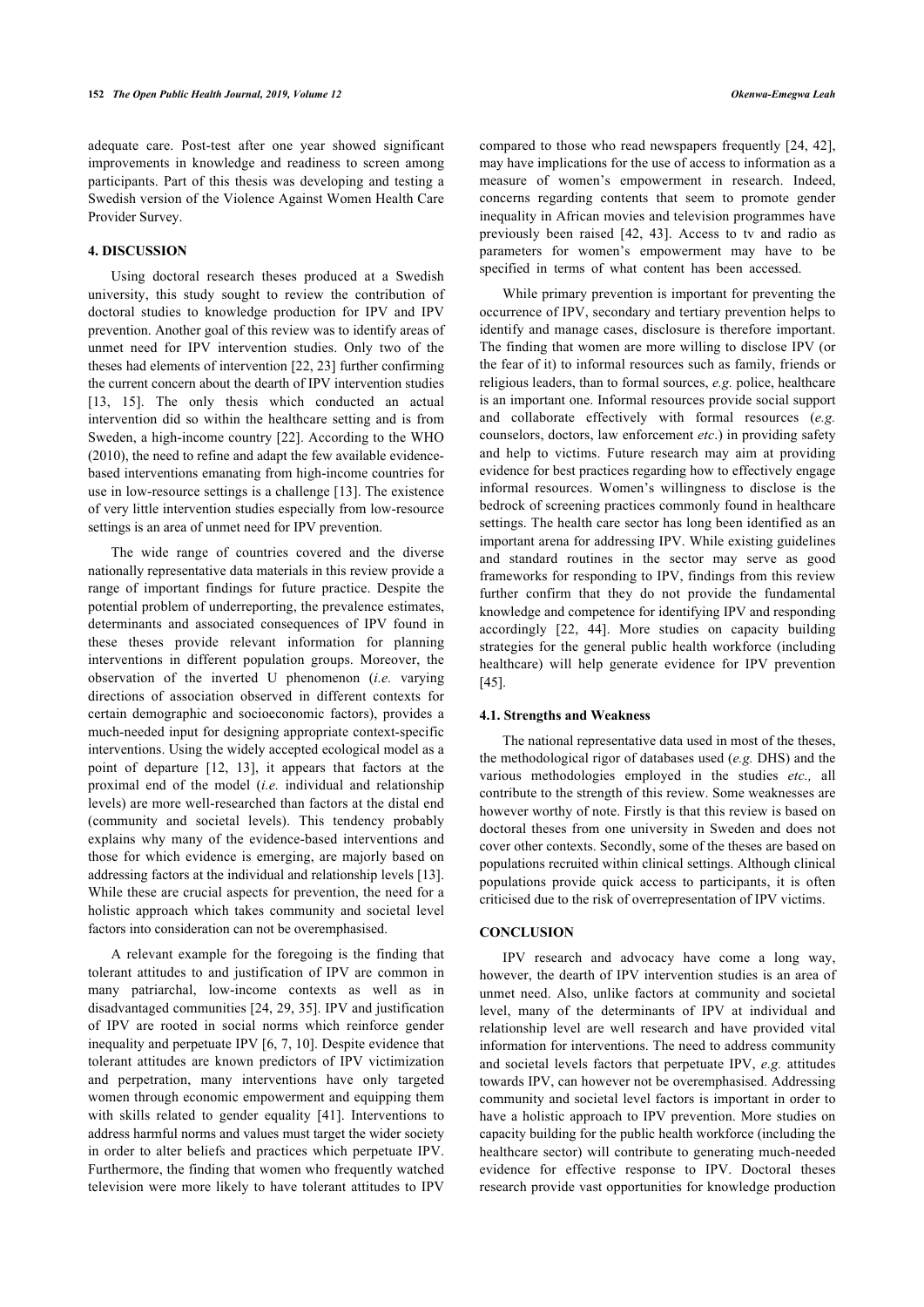in addressing IPV and VAW in general.

## **AUTHORS' CONTRIBUTIONS**

Dr. Emegwa-Okenwa Leah, PhD is the only author of this manuscript

## **SIGNIFICANCE FOR PUBLIC HEALTH**

The findings from this review raise awareness for the need for more intervention studies on intimate partner violence in order to generate more evidence. Capacity building for public health workforce and addressing community and societal level determinants of IPV are discussed here as modifiable factors to address IPV and improve population health.

## **CONSENT FOR PUBLICATION**

Not applicable.

#### **STANDARDS OF REPORTING**

PRISMA guidelines and methodology were followed.

## **FUNDING**

None.

## **CONFLICT OF INTEREST**

The authors declare no conflict of interest, financial or otherwise.

## **ACKNOWLEDGEMENTS**

The author wishes to thank Professor Bjarne Jansson, Department of Public Health Sciences, Karolinska Institutet, for the invitation to do this overview.

# **REFERENCES**

- [1] World Health Organization. Global and regional estimates of violence against women: prevalence and health effects of intimate partner violence and non-partner sexual violence. World Health Organization 2013.
- [2] World Health Organisation. Understanding and addressing violence against women 2012. [cited 2018 3 march]. Available from: http://apps.who.int/iris/bitstream/handle/10665/77433/WHO\_RHR\_12 .35\_eng.pdf;jsessionid=EB09982574411D024C5B8E53EF3FF4C6?se quence=1
- [3] World Health Organisation. Intimate partner violence Situation and trends [cited 2018 20 August]. Available from: http:// www.who.int/gho/women\_and\_health/violence/intimate\_partner/en/
- [4] Krug EG, Mercy JA, Dahlberg LL, Zwi AB. The world report on violence and health. Lancet 2002; 360(9339): 1083-8. [http://dx.doi.org/10.1016/S0140-6736(02)11133-0] [PMID: 1238 4003]
- [5] Heise L. What works to prevent partner violence? An evidence overview 2011.
- [6] Johnson MP. Gender and types of intimate partner violence: A response to an anti-feminist literature review. Aggress Violent Behav 2011; 16(4): 289-96.
- [http://dx.doi.org/10.1016/j.avb.2011.04.006] [7] World Health Organization. Gender, women and primary health care renewal: A discussion paper. World Health Organization 2010.
- [8] Swedish Gender Equality Agency. 2018. SWEDEN'S GENDER EQUALITY POLICY 2018 [cited 2018 27 June]. Available from: https://www.jamstalldhetsmyndigheten.se/en/about-gender-equality/sw edens-gender-equality-policy
- [9] Swedish International Development Cooperation Agency SIDA. 2015. Gender-Based Violence and Education 2015 [updated March 2015. Available from: https://www.sida.se/contentassets/a3950e8788ec48a

78218358a0457fa63/genderbased-violence-and-education.pdf

- [10] UN Women. 2018. Turning promises into action: Gender equality in the 2030 Agenda for Sustainable Development United States: United Nations Women; 2018 [updated 2018; cited 2018 14 September]. Available from: http://www.aidsdatahub.org/sites/default/files/ publication/UNWOMEN\_Turning\_Promises\_into\_Actions\_2018\_Sum mary.pdf
- [11] The United Nations. 2015. Sustainable development goals: 17 to transform our world: The United nations; 2015 [cited 2018 28 June]. Available from: https://www.un.org/sustainabledevelopment/
- [12] Heise LL. Violence against women: An integrated, ecological framework. Violence against women 1998; 4(3): 262-90.
- [13] World Health Organization. Preventing intimate partner and sexual violence against women: taking action and generating evidence 2010. Available from:  $\blacksquare$ http://apps.who.int/iris/bitstream/handle/10665/44350/9789241?seque  $nce=1$
- [14] Centers for Disease Control and Prevention. The Social-Ecological Model: A Framework for Prevention 2018. [cited 2018 21 Dec]. Available from:  $\blacksquare$ https://www.cdc.gov/violenceprevention/publichealthissue/social-ecol ogicalmodel.html.
- [15] UN Women. Focusing on prevention to stop the violence 2018. [cited] 2018 11 Decl. Available from: http://www.unwomen.org/en/ what-wedo/ending-violence-against-women/prevention
- [16] Walsh E, Anders K, Hancock S. Understanding, attitude and environment: The essentials for developing creativity in STEM researchers. Int J Res Dev 2013; 4(1): 19-38. [http://dx.doi.org/10.1108/IJRD-09-2012-0028]
- [17] European University Association. Bologna Seminar on "Doctoral Programmes for the European Knowledge Society" CONCLUSIONS AND RECOMMENDATIONS 2010 [cited 2018 22 Dec]. Available from: https://eua.eu/downloads/publications/salzburg%20 recommendations%202005.pdf.
- [18] Marginson S, Wende Mvd. Globalisation and higher education 2007.
- [19] Lafont P. Knowledge producing of the doctoral thesis: Between scientific utility and social usage. Procedia Soc Behav Sci 2014; 116: 570-7.
- [20] Karolinska Institutet. 2018. About Karolinska Institutet a medical university 2018 [cited 2018 9 July]. Available from: https://ki.se/en/about/startpage
- [21] Haglund BJ. Avhandlingar vid Institutionen för Folkhälsovetenskap, Karolinska Institutet åren 2008, 2009 och 2010. Socialmed Tidskr 2011; 88(1): 80-6.
- [22] Sundborg E. Om man inte frågar får man inget veta: Inst för neurobiologi, vårdvetenskap och samhälle/Dept of Neurobiology. Care Sciences and Society 2015.
- [23] Hamzeh B. Intimate partner violence against women: Foundation for prevention and for an educational programme for new couples in an Iranian city: Institutionen för folkhälsovetenskap/Department of Public Health Sciences; 2009.
- [24] Okenwa L. Intimate Partner Violence Among Women of Reproductive Age in Nigeria: Magnitude, Nature and Consequences For Reproductive Health: Inst för folkhälsovetenskap/Dept of Public Health Sciences; 2011.
- [25] Kaye DK. Domestic violence during pregnancy in Uganda: The social context, biomedical consequences and relationship with induced abortion. 2006.
- [26] Zacarias AE. Women as victims and perpetrators of intimate partner violence (IPV) in Maputo City, Mozambique: Occurrence, nature and effects: Inst för folkhälsovetenskap/Dept of Public Health Sciences; 2012.
- [27] Saltzman LE, Fanslow JL, McMahon PM, Shelley GA. Intimate partner violence surveillance: Uniform definitions and recommended data elements. Version 1.0. 1999
- [28] Vung ND. Intimate partner violence against women in rural Vietnam: Prevalance, risk factors, health effects and suggestions for interventions: Institutionen för folkhälsovetenskap/Department of Public Health Sciences; 2008.
- [29] Ali TS. Living with violence in the home: Exposure and experiences among married women, residing in urban Karachi, Pakistan: Inst för folkhälsovetenskap/Dept of Public Health Sciences; 2011.
- [30] John IA. Screening for intimate partner violence in healthcare in Kano, Nigeria: Barriers and challenges for healthcare professionals: Institutionen för folkhälsovetenskap/Department of Public Health Sciences: 2010.
- [31] Dalal K. Causes and consequences of violence against child labour and